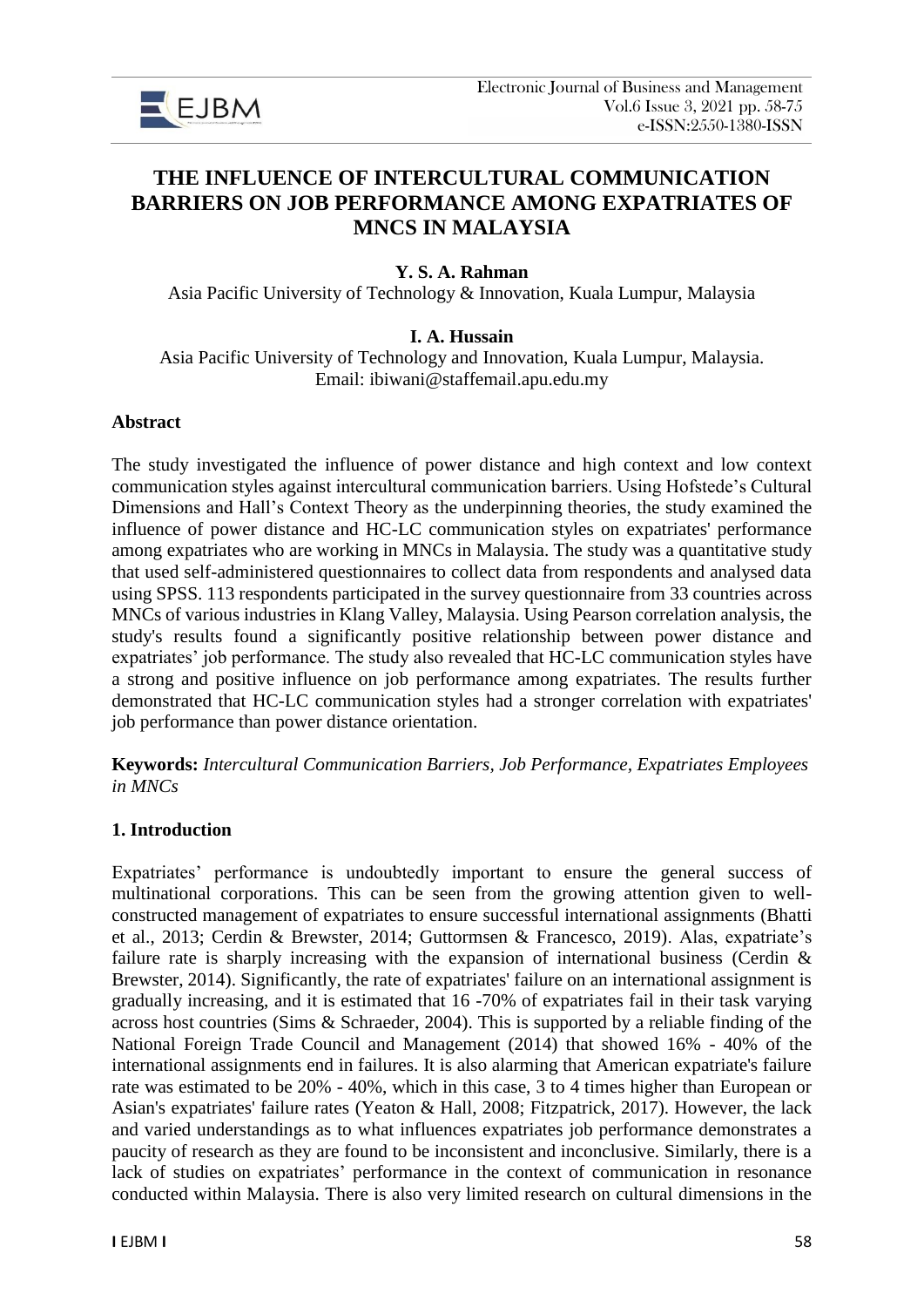context of communication and its direct effects on international assignee's performance. In line with the global trend, this study is intended to provide multinational organisations established in Malaysia with the findings and insights into the effects of cross-cultural communications barriers on the performance of expatriates.

# **2.0 Literature Review**

# **2.1 MNCs and Expatriates in Malaysia**

Multinational companies (MNCs) are known by many as international enterprises, transnational corporations, global enterprises, just to name a few (Rehman, 2018). There are many cogent studies that demonstrated how MNCs used expatriates in developing global managers and disseminating knowledge in their organisations (Minbaeva & Michailova, 2004). Equally important, the increasing demand for global talent has led more MNCs to increase the number of employees assigned internationally to enhance the reverse flows of knowledge (Mansor & Adnan, 2014). With the growth of the global economy and development, MNCs have been extending their footprint into all corners of the world, accelerating the need for knowledge to facilitate new markets penetration as well as to develop international management competencies (Rehman, 2018).

Malaysia, being one of the preferred destinations in ASEAN for FDI, has always tried to maintain the competitiveness of FDI determinants whereby many policy instruments have been imposed to attract a large number of MNCs to establish their operations. The flow of expatriates to Malaysia is also supported by the government's initiatives as the Malaysian government puts great importance on the expatriates and the cohort's adjustment. One of the initiatives taken by the government is the establishment of Talent Corp Foreign Talent Facilitation that is responsible for enhancing expatriate facilitation. In the recent year, another enhancement was made to the Expatriate Division Services online portal whereby several refinement features were introduced, including online applications, cancellations, and online payment for immigration fees. These digitisation and automation efforts were made to improve the processing of expatriate-related procedures (KPMG, 2019).

As the demand for expatriates' deployment into this country increases owing to Malaysia's hospitable conditions and promising economic prospects, more organisations are becoming mindful and heedful of the cultural perspectives and mannerisms that may pose puzzling and awkward situations for their expatriates. Many expatriates who are considered as high performers in their home operations would usually find the mental maps they have depended on before do not apply or may not necessarily be appropriate and relevant to the host country where they were assigned to—ultimately influence both the individual expatriate and organisation's performance (Halim, Abu-Bakar, & Mohamad, 2019). Therefore, there is a stream of academic literature that has evolved since the 1980s (Mendenhall & Oddou, 1985) following the globalisation pace, making studies on expatriates one of the cardinal areas of research in the international business (IB) domain ( (Froese & Peltokorpi, 2011).

Since the 1950s, studies have shown that the expatriate's historic conceptualisation is borne out of business engagement, whereby in the organisational context, expatriates refer to individuals working abroad to assist the company meet their organisational goals (Tharenou, 2013). Historically, the word 'expatriate' was used to characterise Westerners who have resided abroad with ranging duration (Lennie & Griggs, 1985). This concept suggests that the number of expatriates worldwide is exceptionally immense, most probably exceeding 20 million (Clarke et al., 2016). On the contrary, Naeem et al. (2015) concluded that expatriates are typically different from other types of travellers like migrants or tourists based on the reason of travel and the duration of time staying abroad. In this context, the usual length of time spent for expatriates is between six months to five years in a particular place, with the intention of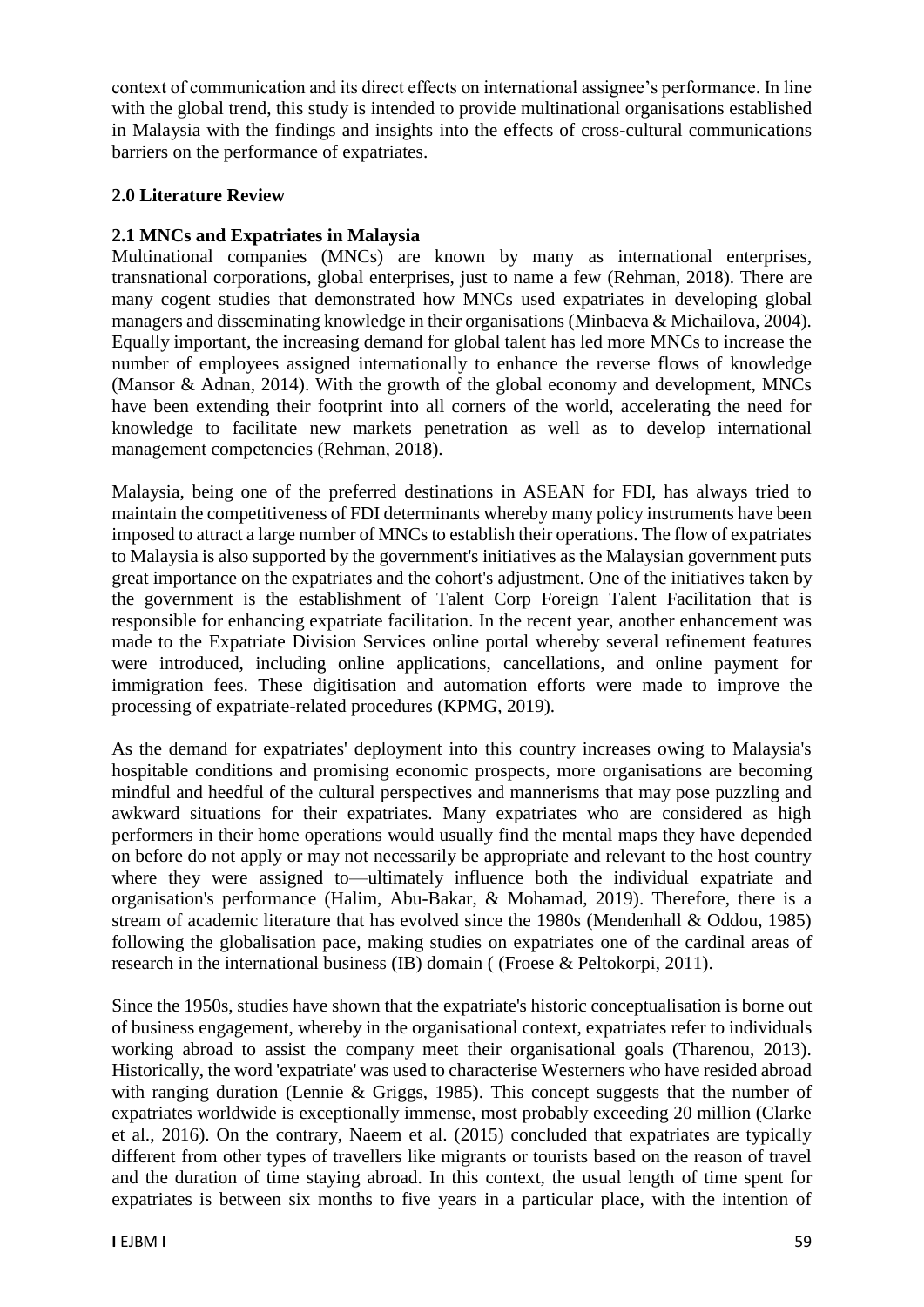returning home coupled with a purpose or motive for being in a different particular country, to begin with (Sims & Schraeder, 2004).

## **2.2 Job Performance**

Over the last decades, there have been many attempts made by scholars and researchers to explain and clarify the conceptualisation of job performance, although the common measure in academic studies is that performance involves actions resulting from the actions and what employees gain from their actions and behaviour (Sonnentag & Frese, 2002). Comprises of job explicit behaviour, task performance is largely facilitated through task knowledge, task habits and task skills and requires more cognitive ability given that it includes the fundamental job responsibilities included in the respective job description (Pradhan & Jena, 2017). In other words, task performance, also called in-role performance, technical proficiency, and jobspecific proficiency, can be elaborated as one's competency (i.e., proficiency) in performing central job tasks. This includes work quality, work quantity, and job knowledge (Koopmans et al., 2011). Borman and Motowidlo (1997), on the other hand, categorised job performance into two: contextual and task performance.

Task performance/dimension basically refers to an individual's competency with which one carries out activities that constitute the company's "technical core" while contextual performance/dimension, on the contrary, involves activities that do not contribute to the technical core yet act as the supporting factors to the social, organisational and social environment in which organisational objectives are pursued (Borman & Motowidlo, 1997). With all the varied concepts introduced by past scholars, Sing and Mahmood (2017) concluded that the efforts directed towards the generalisable models of performance have been smallscale. Therefore, it is reasonable to say that what constitutes performance differs amongst jobs and thereby demonstrates the many job performance indicators (Kartar-Singh & Nik-Mahmood, 2017). In the context of expatriates, Harrison and Shaffer (2005) claimed that job performance captures the amount of effort (energy) and time that an expatriate dedicated to his/her duties. Arguably, from the viewpoints of both organisations and expatriates, job performance is generally an important and direct measure of expatriate effectiveness (Gilad et al., 2010).

# **2.3 Cross-Cultural Communication Barriers**

In a culturally diverse workplace, especially MNCs, cross-cultural communication presents a plethora of conflicts that are bound by cultural barriers/filters. According to Rani (2016), barriers to communication are anything that hinders effective transmission and comprehension of information, thoughts, and ideas. One of the notable barriers to communication is cultural barriers, as aligned to the purpose of this study. Undeniably, numerous cross-cultural communication barriers are elicited as the distinctly different cultural elements involved in the communication process may lead to different cultural interpretations and meanings (Georgakopoulos & Jaeckle, 2007; Okech et al., 2015). This is supported by Browayes and Price (Understanding cross-cultural management, 2008), who highlighted the barriers of crosscultural communication, including communication and thinking style can result in misunderstandings.

A study conducted by Okoro (2012) also maintained that miscommunication is more prevalent among employees and managers coming from different nationalities and ethnic backgrounds, thus further reinforcing the notions made by previous authors mentioned. Abugre and Debrah (2019) suggested that understanding the conflicts in cross-cultural communication is especially important as it is critical for knowledge flows in MNCs, MNCs' overall performance and global leadership success, among the multiple work outcomes of international assignees (Kuznetsov & Kuznetsova, 2014; Liu et al., 2015). According to several compelling studies, the barriers to cross-cultural communication are rooted in power distance prevalent (Ybema & Hyunghae,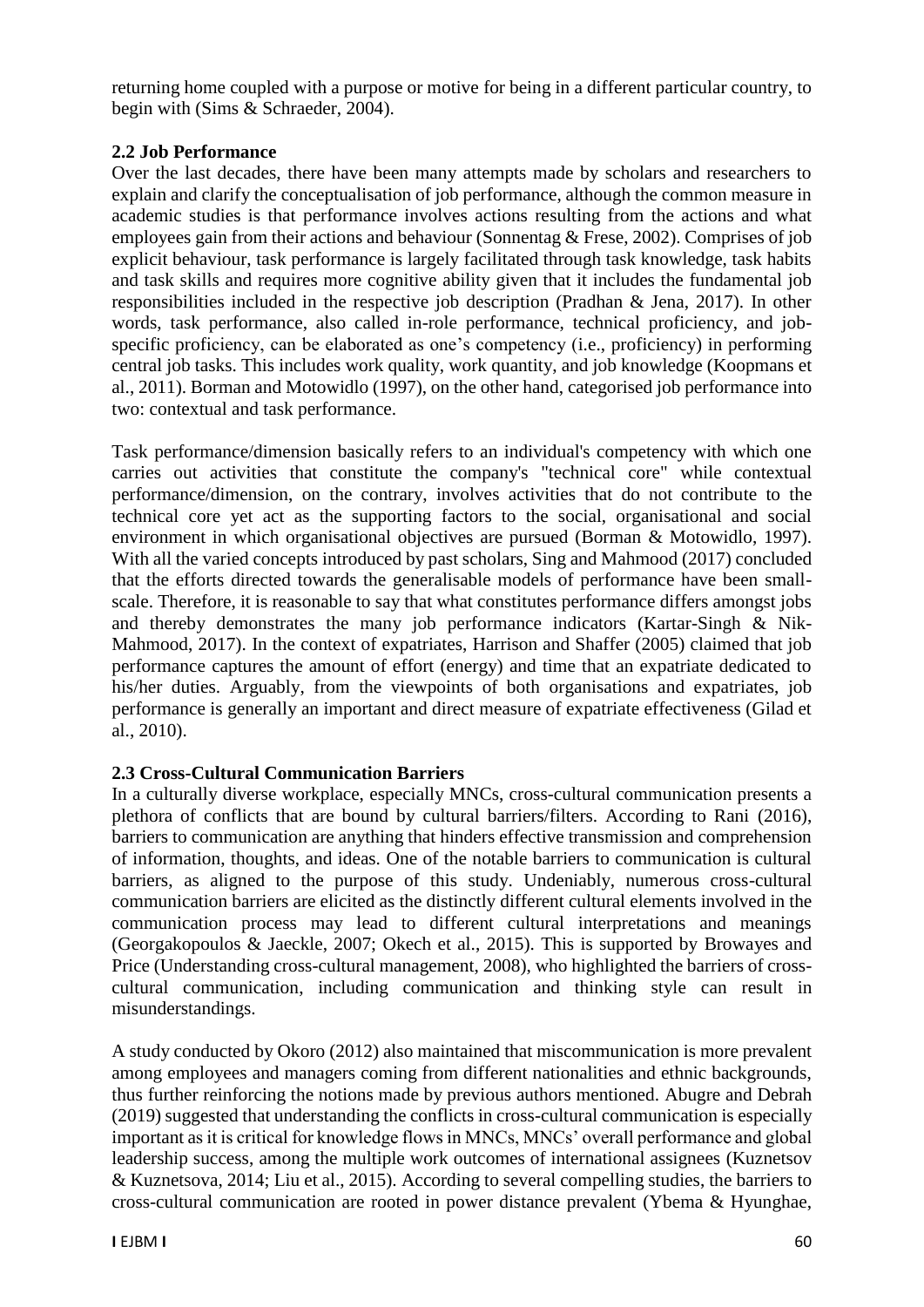2009; Khatri, 2009; Ghosh, 2011; Ray, 2014; Nnia, 2015) and also can be explained in the form of binary variance like low vs high context cultures (Adair & Brett, 2005; Cañado & García, 2007; Douchet et al., 2009; Nnia, 2015).

#### *Power distance*

Hofstede defined power distance as the degree to which members of a culture accept power inequality distribution between classes, demonstrating how cultures distinctly differentiate between groups and individuals in accordance to authority, power, status, wealth, prestige and material possessions (Farh et al., 2007; Daniels & Greguras, 2014). On that account, the power distance index (PDI) for a country is calculated to see the range and degree of power distance of that particular country (Harada, 2017).

## *High and low context communications*

This concept was introduced to explore the correlation between communication and culture and to understand the determinants that inhibit or facilitate effective communication between groups or individuals from different cultural backgrounds (Hll, 1976). High context communication culture is described as interdependent in which the meanings of words or phrases uttered may carry different interpretations as the context of the words used may have different connotations (Hall, 1962). More than often, the connotations when words are complemented with non-verbal communication can be altogether different (Nam, 2015). In order to put it differently, thoughts and feelings are not expressed in words because the meanings are implicit. This explains why high-context culture is characterised as a culture that requires individuals to understand and learn others from their nonverbal cues (Harada, 2017). As confirmed by Kitayama and Ishii (2000), East Asians' content in a language is relatively low. Therefore, informal and nonverbal responses provide the missing parts to bridge the communication.

# **2.4 Power Distance and Expatriates Job Performance**

The majority of the body literature did not directly correlate power distance and expatriate's performance; however, relate power distance to subdimensions of expatriate's job performance (e.g., time taken to complete work, quality of relationships with HCNs, and ability to perform effective knowledge transferring) and more importantly with key indicators to expatriates' performance like expatriates' cross-cultural adjustment and job satisfaction that significantly and logically related. In a different light, it was found that not only power distance is recognised as an influential determinant of stress and motivation, but it also plays a contributory factor on expatriate's overall performance (Pinto, Cardoso, & Werther, 2017).

Froese and Peltokorpi (2011) discovered that there is a significant positive relationship between power distance and expatriates' job satisfaction that positively affects expatriates' overall performance among western expatriates in Japan. The study also discovered that national culture and supervisor's nationality, as well as host country's communication patterns, were important determinants of expatriate's job satisfaction that eventually influenced the success of expatriates' international assignments.

Caliguiri and Day (2000) focused among expatriates in a US-based MNC around the world concurred that components of power distance influenced expatriates performances; supervisorsubordinate national similarity influenced the extent of support and frequency of interaction in superior-subordinate dyads as well as performance ratings of expatriates. The study also found that expatriates with similar national values were rated better than their different counterparts in the context of both task and contextual performance dimensions. It was also affirmed by Lee (2015) that a positive association between power distance and relationship management, which in turn influenced expatriate managers' performance.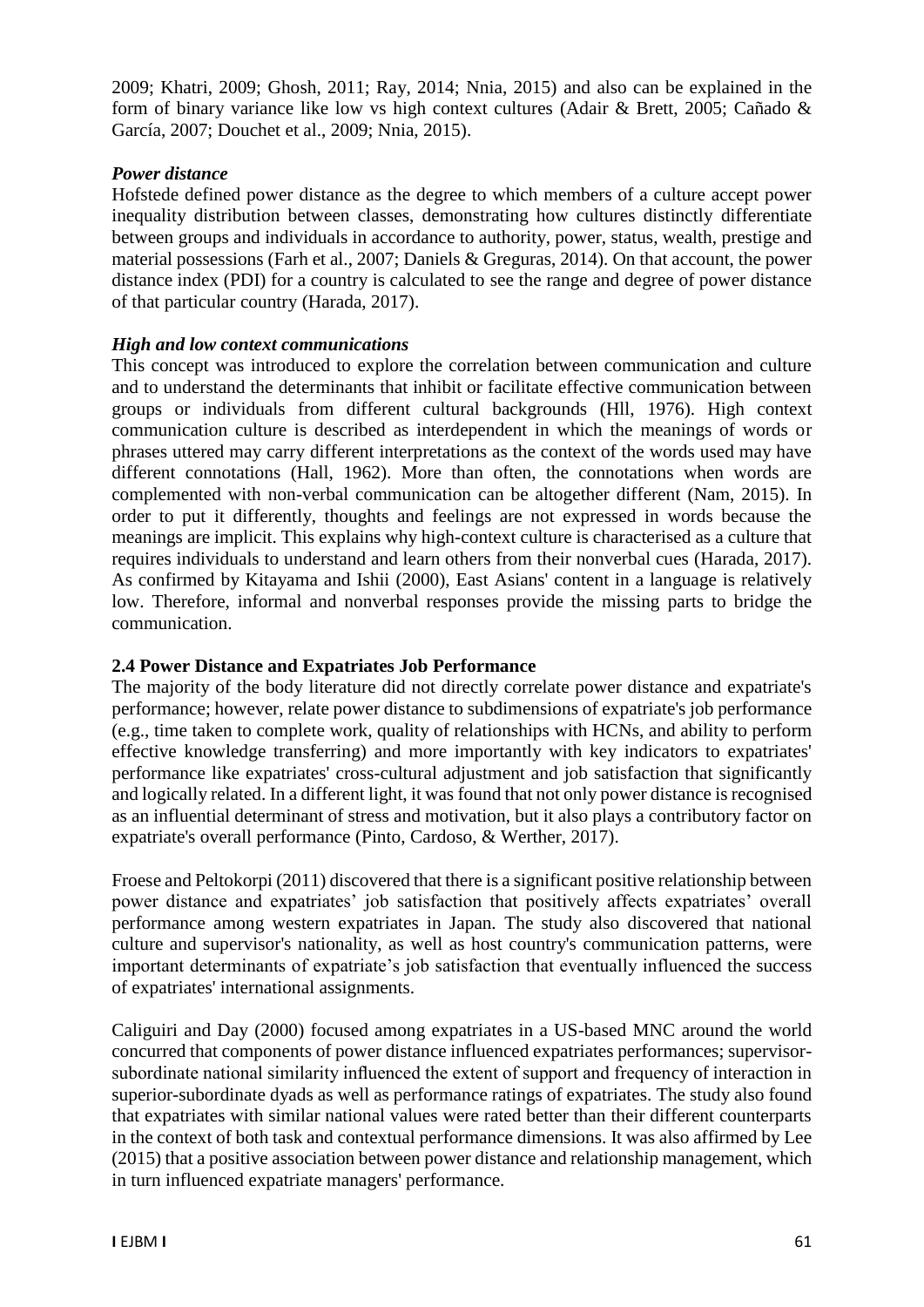Downes et al. (2002) argued that despite the distinct relationship found between power distance and expatriates' performance, the outcome of the study pointed a contrary result that US expatriates in Japan revealed, information and job clarity (from centralised power) and exceeded expectations about professional discretion like the ability to complete the job as superior orders had a positive impact on job satisfaction and future job performance as expatriates have higher motivation to perform and complete assignments (Downes, Thomas, & Singley, 2002)

Moreover, Lee (2015) also argued that the hotel industry, which asks for input and gives subordinates freedom in how they perform their jobs, is perceived as incompetency and bad management on the expatriate side in highly hierarchical societies. In a low power distance context, expatriate managers are rejected by the local employees due to the hierarchy's strong atmosphere. Sambasivan et al. (2017) found that in Malaysia, which is characterised as high power distance orientation, it is vitally crucial for expatriates from the opposite end of the spectrum to be aware that feedbacks on their effectiveness may be indirectly given or muted than the expatriates have been culturally conditioned to expect.

Therefore, this posed a consequential problem for expatriates to decipher the cross-cultural interactions appropriately when communicating with Malaysian employees, clients, suppliers, or even government bodies, hindering good performance among expatriates. In exploring the effects of power distance and expatriates' ability to perform the knowledge transfer process, Jannesari et al. (2016) concluded that the high-power distance orientation among Chinese subordinates had an influence on the social interactions between the HCNs and the foreign expatriates.

# **2.5 High and Low Context Communications and Expatriates Job Performance**

As compared to power distance, high and low context communication showed limited influence on expatriates' performance. Nevertheless, past studies have demonstrated the relationship between HC-LC cultures and expatriates' performance, directly and indirectly. According to Froese and Peltokorpi (2011), low context versus high context communication positively influenced expatriates' performance. In this case, it was highlighted that in the Japanese high context culture, communication styles are indirect, and performance evaluations are ambiguous. Such differences have increased misunderstandings and complicated work relationships and, thereby, lower expatriates' job satisfaction and performance (Foese & Peltokorpi, 2011).

A study by Milliman et al. (2002) that involved two culturally different managers (American and Malaysian) has further proven the influence of behaviour and low context communication and expatriates' behaviour and performance. The study explained how an American manager mistakenly commented that he was being fair and transparent by bluntly commenting on the Malaysian expatriate's performance issues in a performance appraisal meeting despite the facial expression shown by the expatriate. The miscommunication has led to further deterioration of expatriates' performance and the relationship between the two parties. The study highlighted that different cultural dimensions; high and low context communication had implications on expatriate performance; premature return from an international assignment (Society for Human Resource Management, 2008).

Another study by Varner and Palmer (2006) demonstrated the distinct relationship between high and low context communication and expatriates' performance in their research. The study disclosed that expatriates from low context cultures tend to get irritated and frustrated with what is deemed to be "meandering" communication that goes nowhere. This deduction was also corroborated by a later study by Tahir and Ismail (2007) performed among expatriates who were working in Malaysia. The study highlighted that expatriates found it strenuous and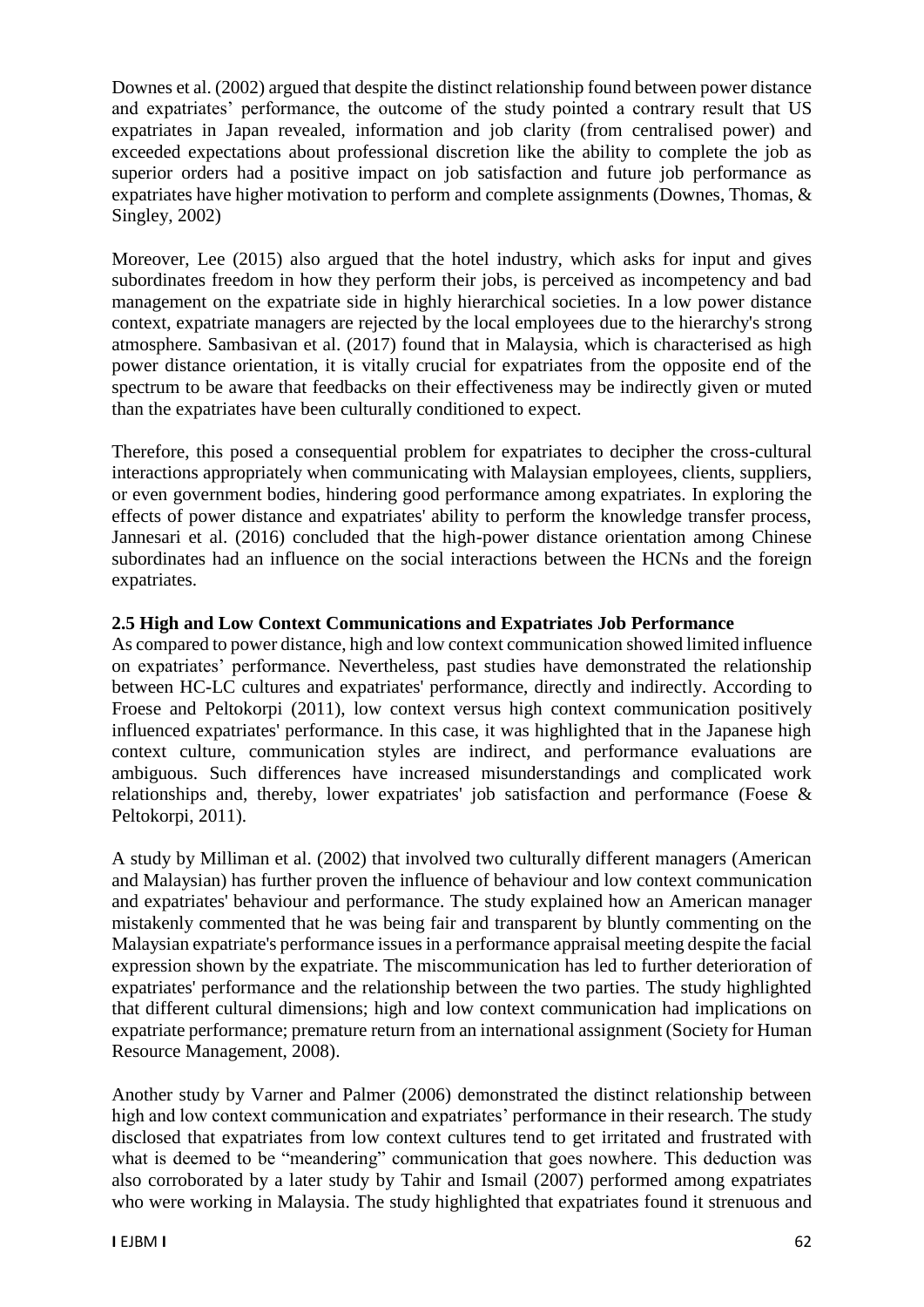hard to have direct discussions or confrontations with the host nation employees when there were issues that required solutions and may cause delays to the expatriate's work pace (Tahir & Ismail, 2007).

## **3.0 Methodology**

The objective of the study is to examine the relationship between power distance and high/low context communications towards job performance among expatriates of MNCs in Malaysia. 120 survey questionnaires were distributed online to various MNCs in Kuala Lumpur and Selangor for the purpose of collecting primary data. This entailed 113 respondents, where 107 was deemed good for analysis. Predictors used in this study was power distance and high/low context communications, while job performance was the dependent variable. For power distance, five (5) items were used and adopted from Earley and Erez (1997), Voich (1995) and Dorfman and Howell (1988). Following were the items:

- 1. I find managers who regularly ask the opinions of their subordinates as incompetent or weak.
- 2. In work-related matters, managers have a right to expect obedience from their subordinates.
- 3. Expressing disagreements explicitly is deemed disrespectful.
- 4. Managers ought to make decisions without consulting their subordinates in most situations.
- 5. Managers should avoid off-the-job social contacts with employees as social interaction with subordinates may decrease a manager's objectivity (fairness) in dealing with them.

Items to measure high context and low context communications were adopted from Gudykunst et al. (1996).

- 1. I can distinguish between a sincere invitation and one intended as a gesture of politeness.
- 2. Even if I do not receive a clear and definite response from others, I can understand what they intended.
- 3. I prefer conveying difficult messages/negative feedbacks/advice to others indirectly.
- 4. I use silence to avoid upsetting others when I communicate.
- 5. If I think that my colleagues will be hurt by my refusal, I provide additional reasons for my response.

Items to measure job performance were adopted from Black and Porter (1991):

- 1. How do you rate yourself completing work tasks on time?
- 2. How do you rate the quality of your performance in regard to job responsibility?
- 3. How do you rate yourself at achieving or exceeding work goals?
- 4. How effective are you at maintaining good working relationships and coordination with the host nationals?
- 5. How effective are you at communicating with host nationals in decision making and problem-solving?
- 6. I always work in teams as a method to disseminate knowledge.
- 7. I regularly exchange my knowledge and experience with the host nationals.
- 8. Organisation success is contingent upon my ability to disseminate valuable knowledge throughout the host company.
- 9. The subsidiary substantially uses knowledge from the parent company.

All the above items were put to measure using the 5-point Likert Scale.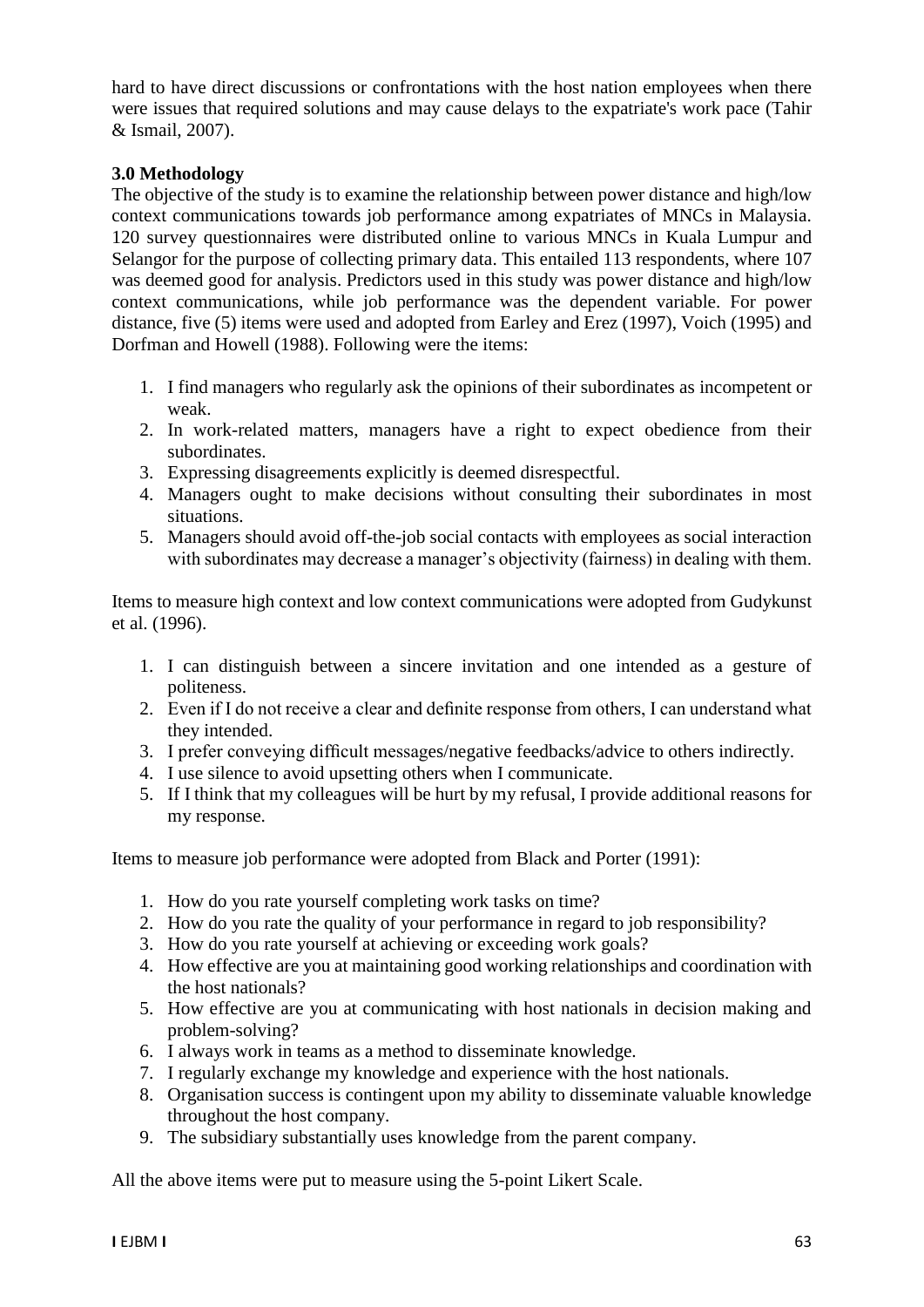#### **4.0 Data Analysis**

Out of 113 respondents, 66.4% of respondents were male and in the middle-aged group (ages 36-55 years). 44.9% of them were under long term international assignments (defined as 1 to 3 years), 29% was found to be undertaking the length of minimum 3 years assignment, and 26.2% of the respondents were under short-term assignees to stay of less than 1 year. The demographic analysis also shows that the majority of the respondents hold middle management roles, i.e., senior (or semi-executive) positions, and this is represented by almost half of the respondents (48.6%).

On the country of origin, Indonesia stood out with a double-digit percentage (13.1), while the second top home country was Germany, represented by 8.4%. At the same time, the USA and the Philippines were both at 5.6%. Russia, Taiwan and Yemen all comprised 4.7% of the respondents. 3.7% of the respondents were from Singapore, while France, India, Australia, Egypt, Iran and Czech Republic (Prague) each had 2.8% respondents. Austria, Colombia, Japan, Nigeria, Norway, Saudi Arabia and South Korea accounted for 1.9% of respondents while Argentina, Belgium, Brunei, Denmark, Ghana, Ireland, Netherlands, New Zealand, Seychelles, Syria and Thailand contributed 0.9% of the total respondents.

Results from descriptive analysis on power distance, high and low context communications towards job performance items indicated a disagree and strongly disagreed while high and low context communications demonstrate majority at agreeing. Job performance items demonstrated all items' at medians and showed that the respondents have low power distance orientation, high context communication style and good job performance level. A reliability test was also performed to measure the internal consistency of scale with the samples. Findings from the reliability test indicated that Cronbach's Alpha for power distance item was 0.84 while high and low communications were 0.82 and job performance 0.79, and explained a respectable amount of variance explained by the internal consistency reliability of scale with the sample.

Pearson Correlation Coefficient analysis indicated that there was a strong, positive relationship between power distance and job performance,  $\mathbf{r} = 0.514$ ,  $\mathbf{p} < 0.01$ , with a high power distance index associated with a high level of job performance. The correlation was found to be a significant and positive relationship between HC-LC communications and job performance, **r = 0.639, p < 0.01**. This explained that high context communicators would have a higher level of job performance.

| <b>Variables</b>           | Mean  | <b>Std. Dev</b> | <b>Power distance</b> | <b>HC-LC</b><br>communication | <b>Job performance</b> |
|----------------------------|-------|-----------------|-----------------------|-------------------------------|------------------------|
| <b>Power distance</b>      | 11.92 | 4.31            |                       |                               |                        |
| <b>HC-LC</b> communication | 16.23 | 4.27            | $0.787**$             |                               |                        |
| <b>Job performance</b>     | 35.93 | 3.69            | $0.514**$             | $0.639**$                     |                        |

**Table 1: Pearson Correlation Output for Interrelations of Variables**

*Note: \*\* = p* ≤ *0.01, \* =* ≤ *0.05*

Table 2.0 below explains the coefficient of determination,  $r^2$ , to get an idea of how much variance the two variables share and generally, a higher r<sup>2</sup> is an indicator of better goodness of fit for the observations. Based on the Pearson correlation coefficients, the r² squared indicated 0.264 shared variance for power distance. This means power distance helped to explain 26% of the variance in the respondents' scores on the job performance level. HC-LC communications towards job performance showed 0.40 invariance and explained that 40% of the variation in the job performance level of the respondents could be explained by their HC-LC communication styles.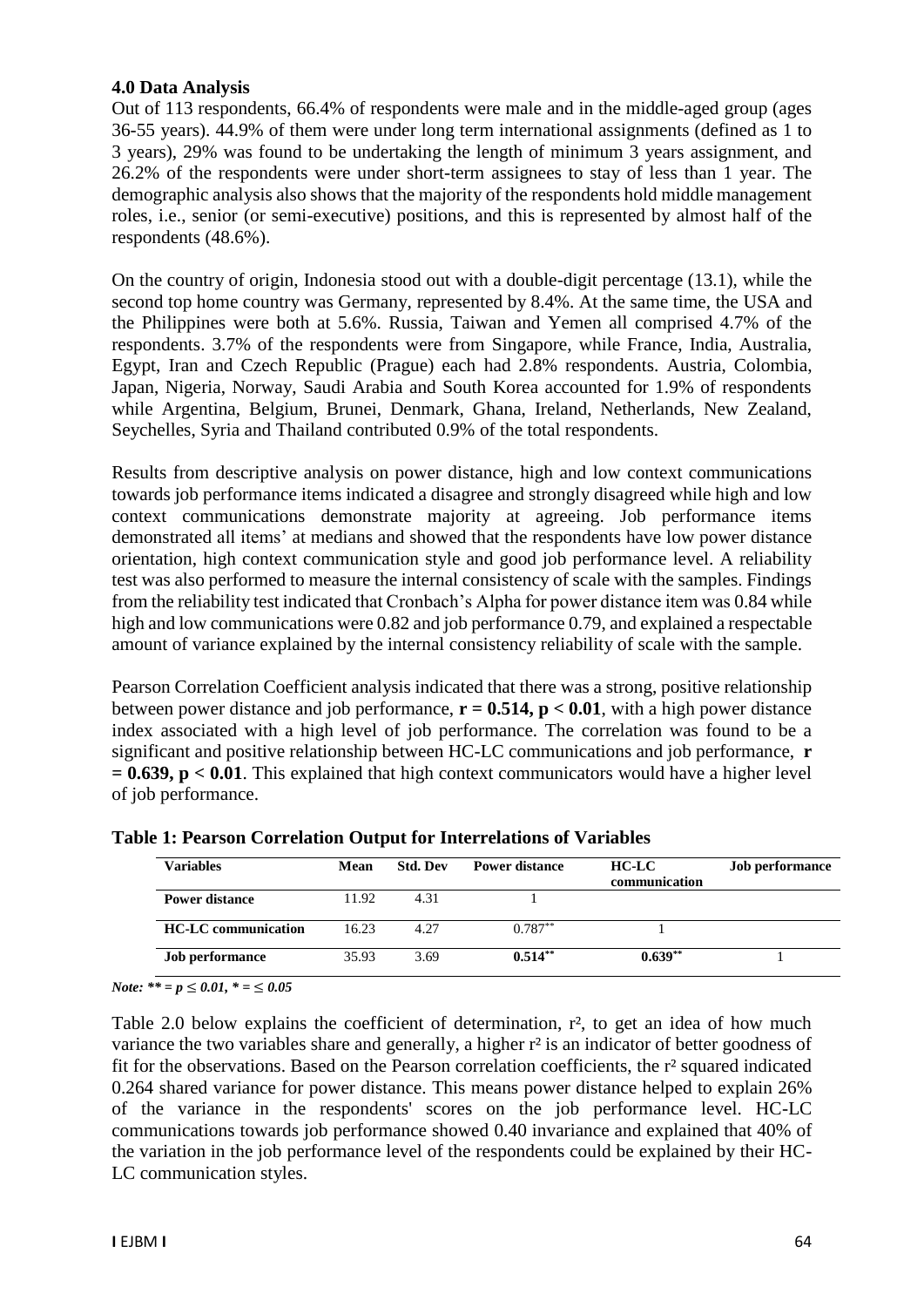| <b>Variables</b>                                | $\mathbb{R}^2$ | <b>Strength of relationship</b> |
|-------------------------------------------------|----------------|---------------------------------|
| <b>Power Distance and Job performance</b>       | 0.264          | Strong                          |
| <b>HC-LC Communications and Job performance</b> | 0.4            | Strong                          |

## **Table 2.0: Summary of Coefficient of Determination Analysis**

## **5.0 Discussion**

The results have provided support and evidence for the theory that power distance is a significant predictor of expatriates' job performance. The variable was extensively conceptualised as a strong and distinct dimension associated with dimensions of job performance among expatriates. Findings from the analysis also revealed that the significant correlation value obtained was  $r = 0.514$ ,  $p < 0.01$ . It showed that this hypothesis was supported. This also disclosed that power distance has a strong, positive correlation with expatriates' job performance. Several possible explanations for this could largely be related to Malaysia as a host country, the cultural similarity between the expatriates and the host nationals (Malaysians), and the interrelation of national values between power distance and collectivism.

Hassan and Diallo (2013) said that it is human nature to gravitate toward the familiar. Verbal and non-verbal pattern similarity and value similarity greatly influenced successful crosscultural adjustment and on expatriate's job performance. The cultural and value similarities can facilitate better adjustment to the host country and expatriates' work adjustment. Also, Zakaria et al. (2019) found that adjustment to the host country was a crucial factor influencing expatriates' job performance. It was elaborated that expatriate adjustment to the host country was significantly related to both task and contextual performance. The problems and issues related to expatriates' difficulties in adjusting to the host country's culture are mostly cited as the reasons for expatriates' premature return and failure (Osasuyi & Mwakipsile, 2017; Malarvizhi et al., 2018).

Once the expatriates experience issues during their expatriation, this increases the risks and is more likely to cause poor job performance and results in other issues like turnover and low organisational commitment (Zakariya et al., 2019). Equally important, the power distance dimension is also closely related to another cultural dimension: collectivism/individualism. In the context of this study, prior studies have suggested that there is a strong correlation between power distance and individualism/collectivism dimensions (Hofstede, 1985). This is supported by ample empirical evidence that demonstrates how power distance is deeply rooted in collectivistic cultures. Ghosh (2011) outlined individualism-collectivism and power distance indices and revealed that the dimensions are significantly correlated; a graphical plot of these data showed that collectivism is associated with high power distance, while individualism is associated with lower power distance.

Several studies also concurred with this assumption, including Rivera-Vazquez et al. (2009) and Demigha and Kharabsheh (2019). They suggested that national culture dimensions influenced the level of trust among personnel, and feeling of mistrust could affect knowledge sharing and transferring. Also, studies by Ismail et al. (2016) and Jannesari et al. (2016) shared the same views and are aligned with the findings. The authors persistently emphasised that high power distance cultural orientation may have prevented HCNs from trusting and sharing visions with their different cultural background expatriate co-workers. This barrier will then obstruct the expatriate's ability to effectively perform their contextual performance (i.e. networking ability, communications) and assignment-specific performance (i.e. knowledge transfer) among the HCNs and the host organisation/subsidiary. On the same basis, this is also in tandem with the conclusions drawn by Yang (2016) and Sambasivan et al. (2017). However,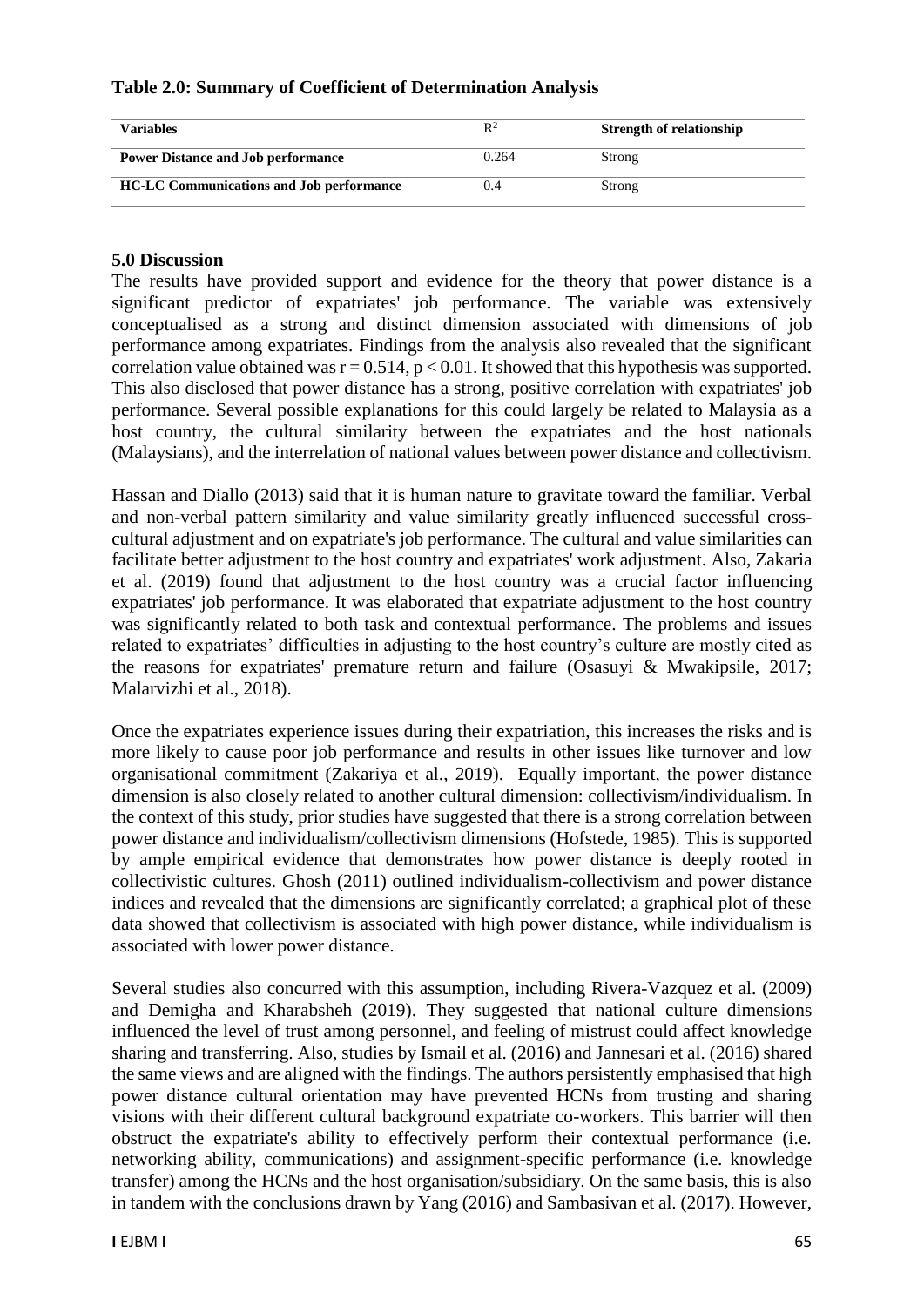all these findings are contradictory to the work of Downer et al. (2002), who opined that power distance is negatively related to expatriates' job performance.

Supporting the positive correlation between power distance and expatriate's job performance is also inconsistent with the findings of Downes et al. (2002), who discovered that low power distance is related to high job performance among expatriates working in a high power distance host country. The contradictory result may be attributed to the expatriates' individual factors like cultural intelligence, personality and self-efficacy. In the context of personality, several studies found that there is a positive and significant relationship between personality traits of expatriates and their cross-cultural adjustment (Kumar et al., 2008; Ramalu et al., 2010; Bhatti et al., 2014).

Personality traits like the Big Five (extraversion, conscientiousness, agreeableness, openness to experience and neuroticism) and personal traits of expatriates like a desire to work overseas, positive mindset and comfortable to work outside serve as partial mediation of the expatriates' ability to adjust to new working places and expatriates job performance (task, relationship building, and overall performance (Rose et al., 2010; Bhatti et al., 2014). Cultural intelligence and self-efficacy were also cited as important determinants and mediators to expatriates' ability to adjust to the host nationals and to be able to perform in their international assignments despite the cultural value differences. Studies by Ang et al. (2007) and Ramalu et al. (2012) found that expatriates' cultural intelligence (CQ) goes beyond recognising cultural differences and deals with the motivation behind cognitive knowledge and processes; it reflects the desire to adapt to other cultures and in engaging with others.

Findings from this study have filled up the gap in the previous literature that high and low context communications significantly influence expatriates performance. The results from the analysis conducted indicated that there was also a significant, positive relationship between HC-LC communications and job performance,  $r = 0.639$ ,  $p < 0.01$ , with higher context communicators associated with high job performance among expatriates. The inferences made by influential researchers from Foese and Peltokorpi (2011), Milliman et al. (2002) and Kurata (1990) were also in tandem with this study.

Prior scholarly studies have provided evidence that cultural similarity significantly influences intercultural communications between expatriates and host nationals. It was said that the similarity of expatriates home cultures and host cultures facilitated better and positive group cohesion as well as adjustment to their international assignments (Martin, 2014). Van Vianen et al. (2004) correspondingly contended that individuals tend to behave and perceive events in similar ways when they share the same values. This behavioural and perceptual similarity expedites effective coordination and communication while minimising conflict. It was then further emphasised that this is the rationale why expatriates who hold relatively similar values and communication patterns as host country nationals would encourage effective interactions with HCNs and receive social support from HCNs and, therefore, better adjustment and performance.

On the contrary, expatriates with diverse cultural values and communication styles are more likely to experience communication barriers, triggering misunderstandings, irritation and conflict that herald low performance among expatriates (Stahl et al., 2009; Zhou & Qin, 2009; Meyer et al., 2016). The studies conducted by Varner and Palmer (2006) and Tahir and Ismail (2007) are also indicated by this finding and may explain the reason why high context communicators have higher job performance compared to their low context communicators counterparts. These authors insisted that high and low context communication styles are not the only reason to underperformance expatriates as other cultural dimensions such as individualism-collectivism can also be a factor in determining the level of expatriate's job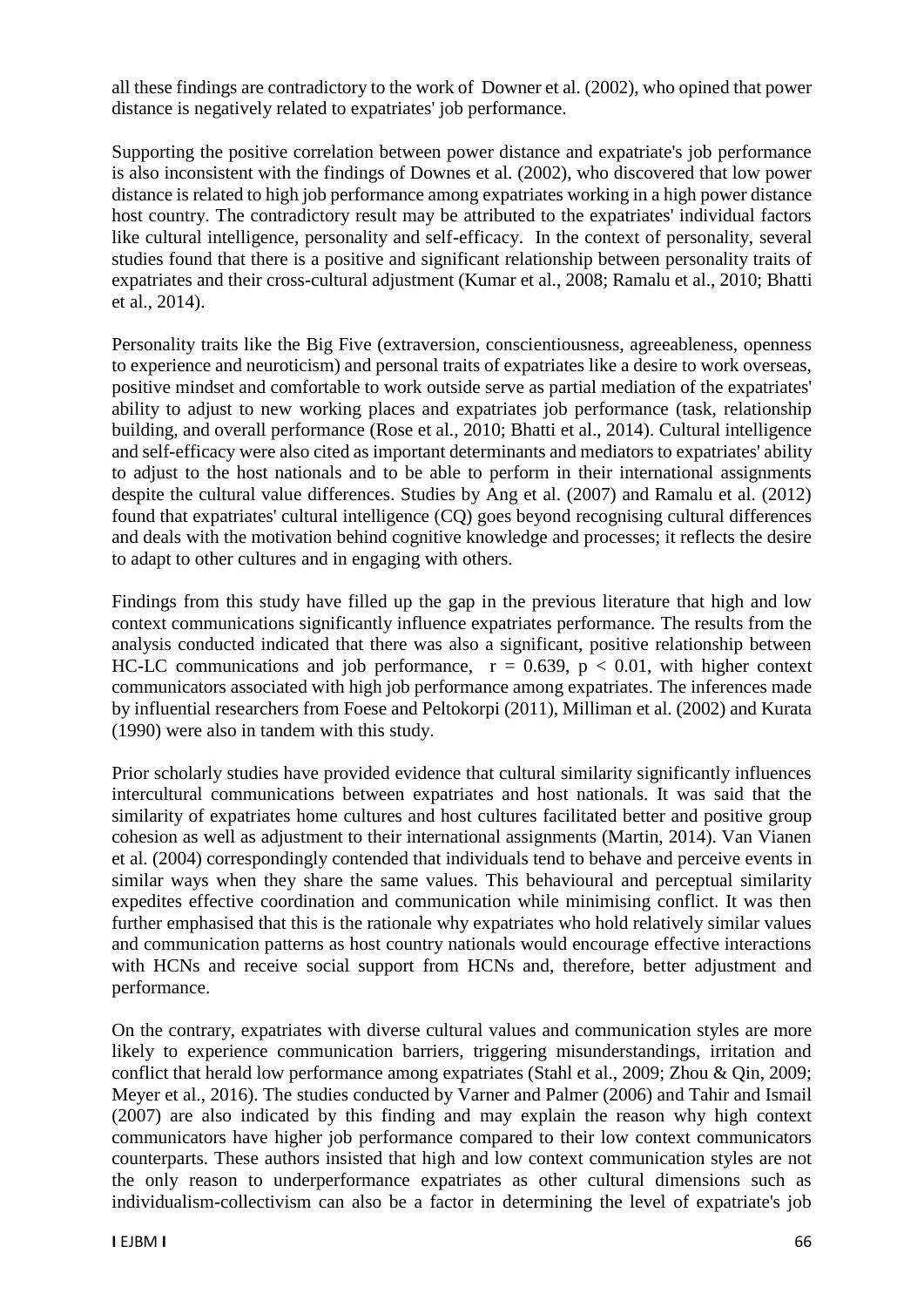performance. Similar to high-context communicators, members of collectivistic culture rely on context (e.g., tone of voice, gestures, eye context, the position of bodies) more than the content of the conversations (Triandis, 2001). Gao (2019) also added that high-context members tend to place more value on developing close interpersonal relationships and attach significant importance to maintaining group harmony as they care about others 'faces' and feelings. As such, they prefer to use an implicit and indirect way of communicating and decidedly avoid unhappiness and disputes, which is also a typical feature of collectivistic culture. In this case, expatriates from high context cultural backgrounds would easily attune to the high-context communication styles of the HCNs in Malaysia as this intercultural communication is moderated by the expatriates' perceptions of the spirit of camaraderie in the host organisation. This, therefore, encourages better performance levels among these expatriates as compared to expatriates with low-context orientation.

#### **6.0 Conclusion**

The remarkable difference in job performance among expatriates is attributed to some cultural factors in the context of communications, namely, power distance and high/low context communications. The different orientation towards power distance and spectrum of communication styles has led to distorted job performance among expatriates owing to the communication barriers between the expatriates and HCNs. Known for its global footprint, MNCs rely heavily on the job performance of their international assignees to successfully transfer knowledge and perform specific assignments that have a significant bearing on the firms' competitive advantage. In this respect, communication barriers caused by different power distance and context communications orientations have significantly hampered the excellent level of performance wished by the expatriates. In addition, these differences have enticed them to deal with associated conflicts with their host country nationals at the workplace, lowering their level of performance at work. The study found that from MNCs in Malaysia perspectives, expatriates with high power distance orientation and high context communication styles have better job performance as compared to their low PD and LC counterparts. According to these findings, the Human Resource (HR) management team of MNCs in Malaysia need to strategise their intercultural training for their potential expatriates by integrating the power distance and HC-LC communication styles components.

#### **7.0 References**

- Abugre, J. B. & Debrah, Y. A., 2019. Assessing the impact of cross-cultural communication competence on expatriate business operations in multinational corporations of a Sub-Saharan African context. *International Journal of Cross-Cultural Management,* 19(1), 85-104.
- Adair, W. L. & Brett, J. M., 2005. The negotiation dance: Time, culture, and behavioral sequences in negotiations. *Organization Science,* 16(1), 33-51.
- Ahmad, M. H., Ab-Hamid, M. R. & Azizan, N. A., 2018. Impact Of Culture On The Acceptance And Outcomes Of Assessment Centre Method. *Journal of Quality Measurement and Analysis,* 14(1), 24-43.
- Al Ariss , A. & Syed, J., 2011. Capital mobilisation of skilled migrants: A relational perspective. *British Journal of Management,* 2, 286-304.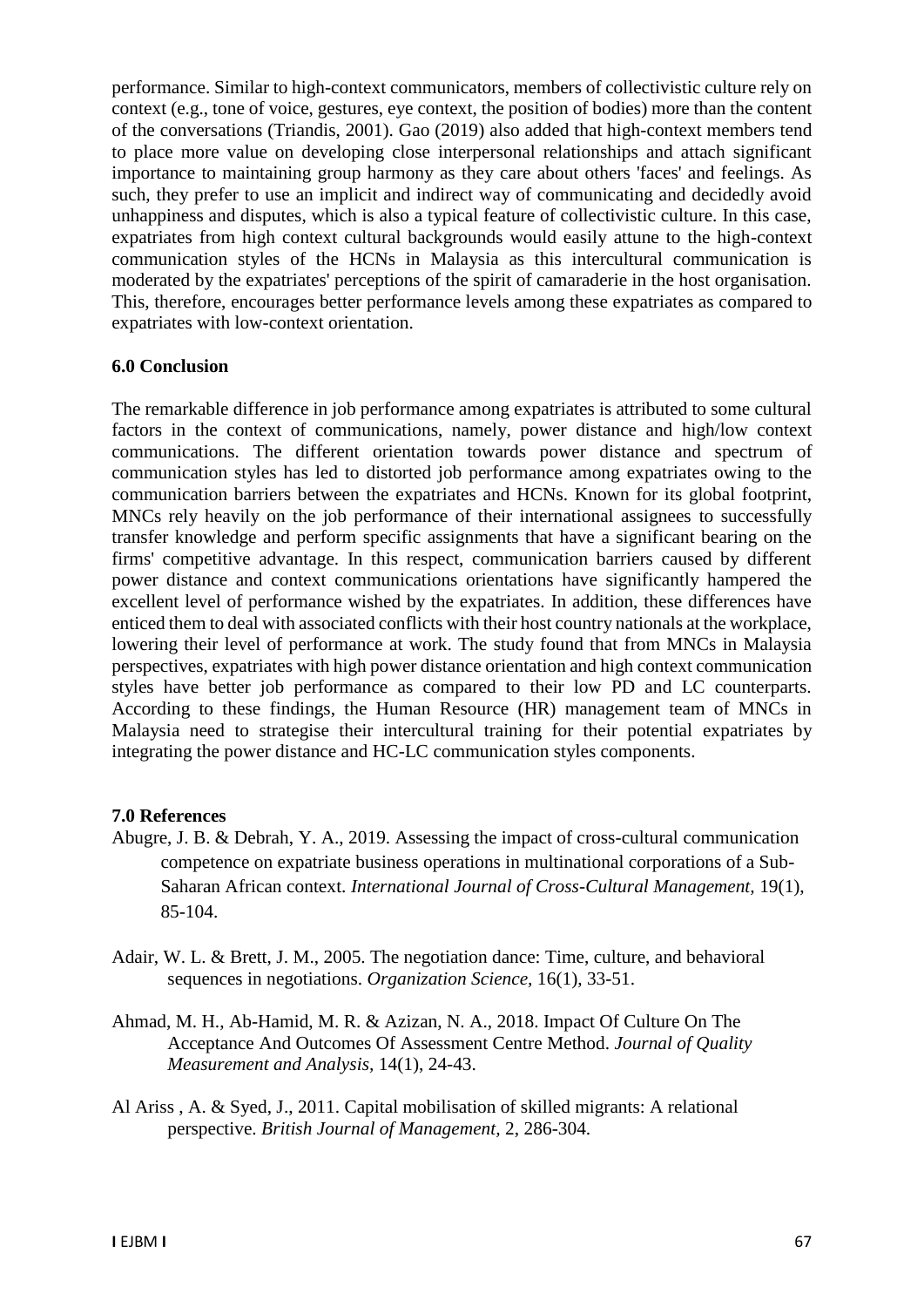- Bhatti, M. A., Battour, M. M. & Ismail, A. R., 2013. Expatriates adjustment and job performance: An examination of individual and organisational factors. *International Journal of Productivity and Performance Management,* 62(7), 694-717.
- Bhatti, M. A., Battour, M. M., Ismail, A. R. & Sundram, V. P., 2014. Effects of personality traits(big five) on expatriate adjustment and job performance. *Equality, Diversity and Inclusion:An International Journal,* 33(1), 73-96.
- Bhatti, M. A., Sundram, V. P. K. & Hee, H. C., 2012. Expatriate Job Performance and Adjustment: Role of Individual and Organisational Factors. *Journal of Business & Management,* 1(1), 29-39.
- Bickers, R. A., 2010. *Settlers and Expatriates: Britons over the seas.* Oxford: Oxford University Press.
- Bonache, J. C., Brewster, C. & De Saa, P., 2010. Expatriation: Traditional criticisms and international careers. *Thunderbird International Business Review,* 52(4), 236-274.
- Borman, W. & Motowildo, S., 1997. Task performance and contextual performance: The meaning for personnel selection research.. *Human Performance,* 10(2), 99-109.
- Caligiuri, P. M., 1997. Assessing expatriate success: Beyond just being there.. *New Approaches to Employee Management,* 4, 117-140.
- Caliguiri, P. M. & Day, D. V., 2000. Effects of self-monitoring on technical, contextual, and assignment-specific performance: A study of cross-national work performance ratings.. *Group and Organization Management,* 25, 154-174.
- Campbell, J. P., 1990. Modeling the performance prediction problem in industrial and organisational psychology . In: L. M. H. M. D. Dunnette, ed. *Handbook of Industrial and Organisational Psychology .* California: Consulting Psychologists Press, 687- 732.
- Cañado, M. L. P. & García, M. D. C. M., 2007. Intercultural Communication in the Global Workplace: The Case of Multicultural Teams in Spain. *Culture, Language And Representation,* 6, 185-202.
- Cardin, J. L. & Brewster, C., 2014. Talent management and expatriation: bridging two streams of research and practice. *Journal of World Business,* 49(2), 245-252.
- Chang, Y. Y., Gong , Y. & Peng, M. W., 2012. Expatriate Knowledge Transfer, Subsidiary Absorptive Capacity, and Subsidiary Performance.. *Academy of Management Journal,*  55(4), 927-948.
- Chen, N., Chao, M. C.-h., Xie, H. & Tjosvold, D., 2018. Transforming cross-cultural conflict into collaboration: The integration of western and eastern values. *Cross-Cultural & Strategic Management,* 25(1), 70-95.
- Cheng, S. S. & Seeger, M. W., 2012. Cultural Differences and Communication Issues in International Mergers and Acquisitions: A Case Study of BenQ Debacle. *International Journal of Business and Social Science,* 3(3), 116-127.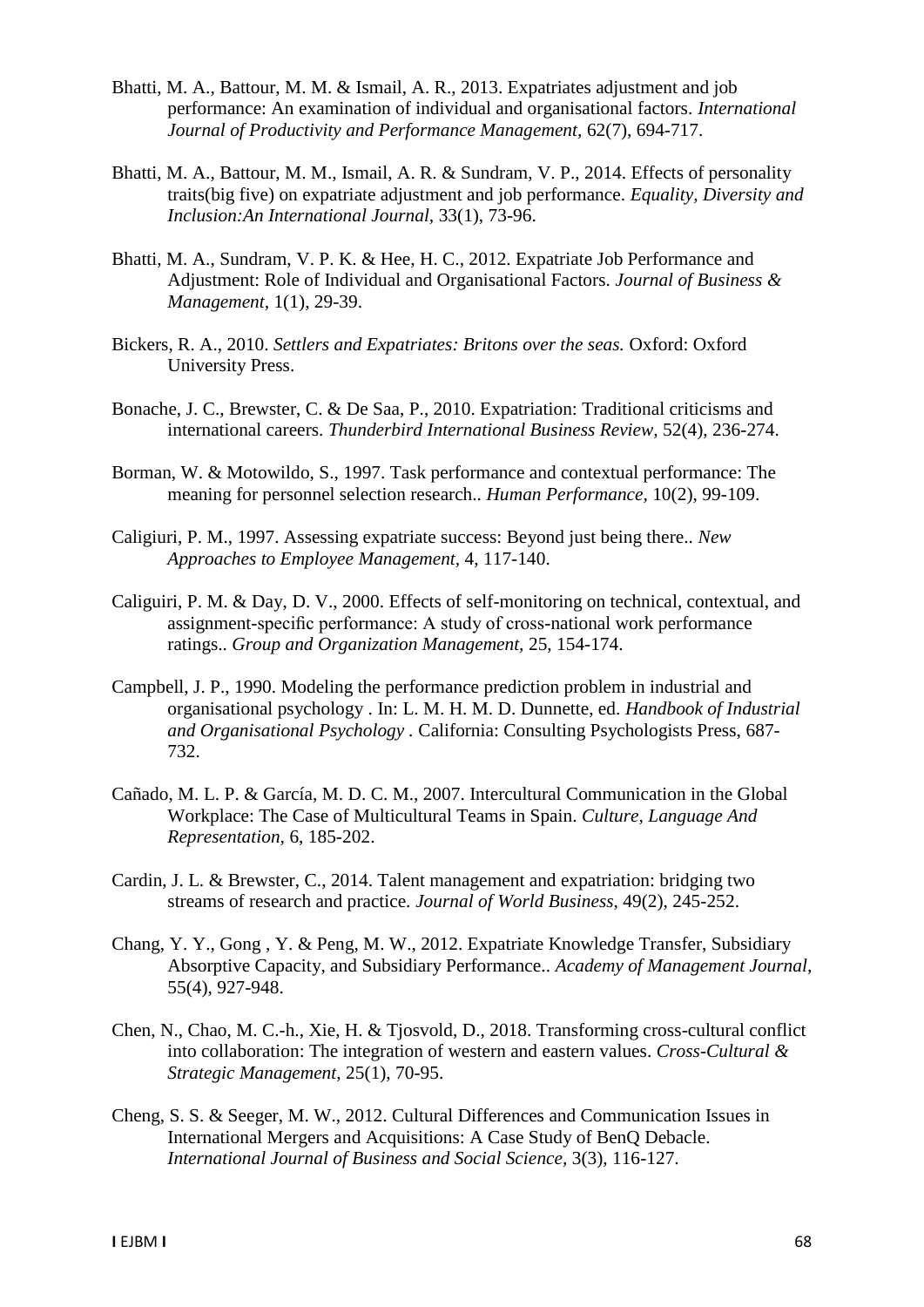- Clarke, L., Akhentoolove, C. & Punnett, B. J., 2016. *Expatriates to and from developed and developing countries.* London: Edward Elgar.
- Congden, S. W., Matveev, A. V. & Desplaces, D. E., 2009. Cross-cultural Communication and Multicultural Team Performance: A German and American Comparison. *Journal of Comparative International Management,* 12(2), 73-89.
- Daniels, M. A. & Greguras, G. J., 2014. Exploring the Nature of Power Distance: Implications for Micro- and Macro-Level Theories, Processes, and Outcomes. *Journal of Management,* 40(5), 1202-1229.
- Dato Mansor, Z. & Adnan, N., 2014. Factors Contributing for Malaysian Employees' Willingness to Accept International Assignment. *Int. Journal of Economics and Management ,*8 , 67-80.
- Dedahanov, A. T., Lee, D., Rhee, J. & Yusupov, S., 2016. An examination of the associations among cultural dimensions, relational silence and stress. *Personnel Review,* 45(3), 593-604.
- Douchet, L. et al., 2009. Conflict management: An inductive study of Chinese and American managers. *International Journal of Conflict Management,* 20, 355-376.
- Downer, M., Thomas, A. S. & Singley, R. B., 2002. Predicting expatriate job satisfaction: The role of firm internalisation. *Career Development International ,* 7(1), 24-36.
- Durán-Brizuela, R., Brenes-Leiva, G., Solís-Salazar, M. & Torres-Carballo, F., 2016. Effects of Power Distance Diversity within Workgroups on Work Role Performance and Organizational Citizenship Behavior. *Tecnología en Marcha,* 29(2), 64-76.
- Farah, J., Hackett, R. D. & Liang, J., 2007. Individual-level cultural values as moderators of perceived organisational support-employee outcome relationships in China: Comparing the effects of power distance and traditionality. *Academy of Management Journal,* 50, 715-729.
- Fitzpatrick, F., 2017. Taking the "culture" out of "culture shock" a critical review of literature on cross-cultural adjustment in international relocation. *Critical perspectives on international business,* 13(4), 278-296.
- Fletcher, C. & Perry, E. L., 2002. Performance appraisal and feedback: A consideration of national culture and a review of contemporary research and future trends. In: O. Anderson, ed. *Handbook of industrial, work and organisational psychology, 1: Personnel psychology.* London, England: SAGE Publications, 127-144.
- Foese, F. J. & Peltokorpi, V., 2011. Cultural distance and expatriate job satisfaction. *International Journal of Intercultural Relations,* 35, 49-60.
- Ganapavarapu, L. K. & Sireesha, P., 2015. Cross-Culture Issues in Global WorkPlace Expatriates at Global Work Place. *Journal of Business and Management,* 17(8), 22- 26.
- Georgakopoulos, T. & Jaeckle, T., 2007. Teaching in the age of diversity: Culture and language sources of conflict and strength in the classroom. *Peace and Conflict Studies,* 14, 93-113.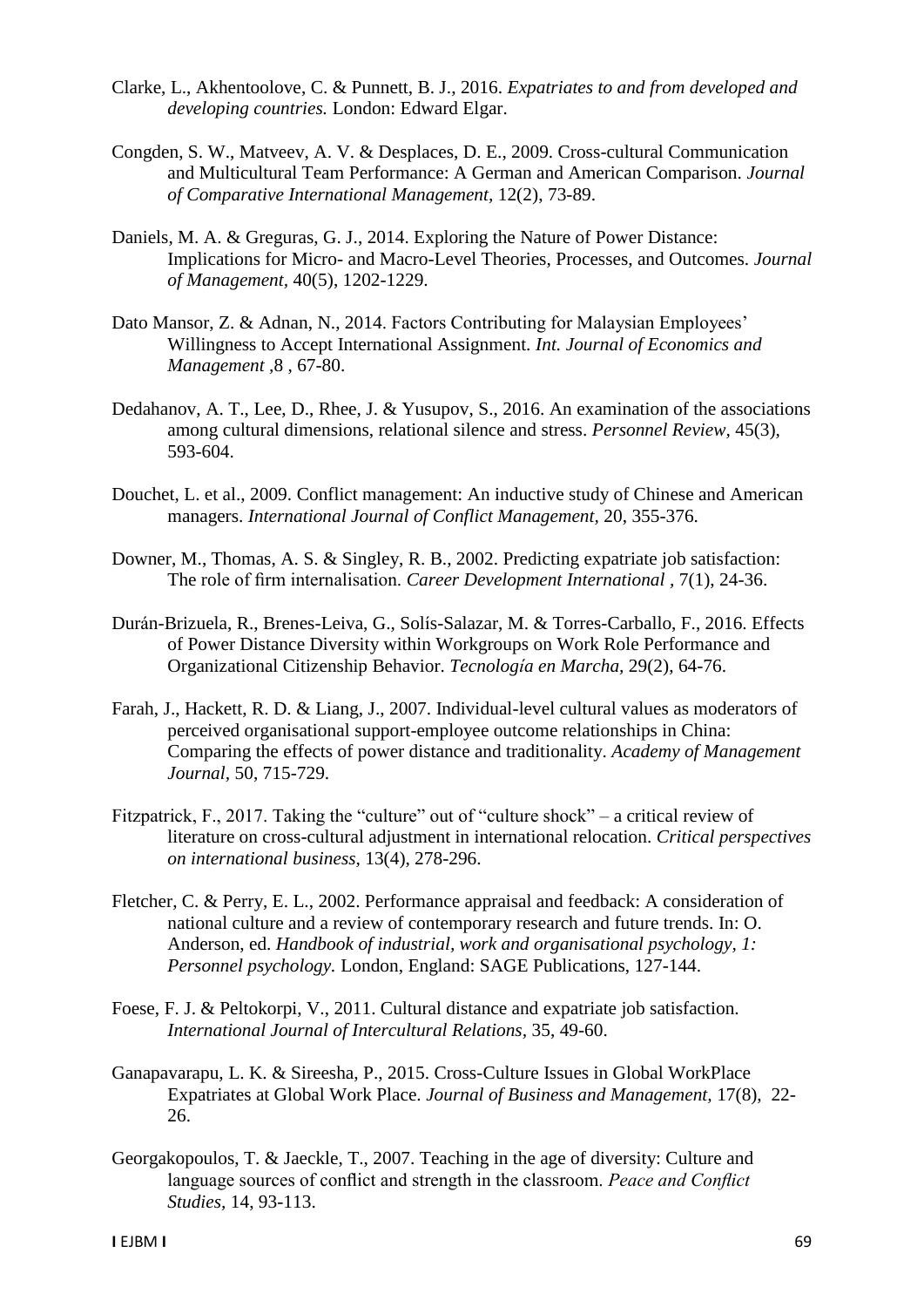- Ghosh, A., 2011. Power Distance in Organisational Contexts- A Review of Collectivist Cultures. *The Indian Journal of Industrial Relations,* 47(1), 89-101.
- Gilad, C., Kirkman, B. L., Kim, K. & Farh, C. I. C., 2010. When Does Cross-Cultural Motivation Enhance Expatriate Effectiveness? A Multilevel Investigation Of The Moderating Roles Of Subsidiary Support And Cultural Distance. *Academy of Management Journal,* 53(5), 1110-1130.
- Guttormsen, D. S. A. & Francesco, A. M., 2019. Status and success: Do lower status expatriates in multinational corporations experience different types of success?. *Journal of Global Mobility,* 7(4), 364-380.
- Hair, J. F. Black, W. C., Babin, B. J. & Anderson, R. E., 2006. *Multivariate Data Analysis.*  6th Edition ed. New Jersey: Prentice-Hall.
- Hair, J. F., Black, W. C., Babin, B. J. & Anderson, R. E., 2010. *Multivariate Data Analysis.*  7th edition ed. New Jersey: Prentice-Hall.
- Hall, E. T. & Hall, M. R., 1990. *Hidden differences: Doing business with the Japanese.* New York: Anchor Books.
- Hall, E. T., 1962. *The Hidden Dimensions.* New York: Anchor Books.
- Hall, E. T., 1976. *Beyond culture.* New Jersey: Anchor Books.
- Harada, Y., 2017. A cultural comparison of business practices in Thailand and Japan with implications for Malaysia. *Cogent Social Sciences,* 3(1), 1-9.
- Harris, H., 2002. Strategic management of international workers. *Innovations in International HR,* 28(1), 1-5.
- Harrison, D. A. & Shaffer, M. A., 2005. Mapping the criterion space for expatriate success: task and relationship-based performance, effort and adaptation. *The international journal of human resource management,,* 18(8), 1454-1474.
- Hill, C. W. L., 2005. *International Business: Competing in the global marketplace.* 5th edition ed. New York: McGraw-Hill.
- Hofstede, G., 1991. *Cultures and Organisations: Software of the Mind.* London: McGraw-Hill.
- Hofstede, G., 1999. Problems remain, but theories will change. *Organizational Dynamics,* 28, 34-44.
- Hofstede, G., 2001. *Culture's Consequences: Comparing Values, Behaviours, Institutions and Organisations Across Nations.* 2nd ed. Thousand Oaks, CA: SAGE Publications.
- Hofstede, G., Hofstede, G. J. & Minkov, M., 2010. *Cultures and Organisations: Software of the mind.* 3rd ed. New York: McGraw-Hill.
- InterNations, 2019. *Expat Insider 2019 Survey Reveals: The Best and Worst Destinations to Live and Work in 2019.* [Online]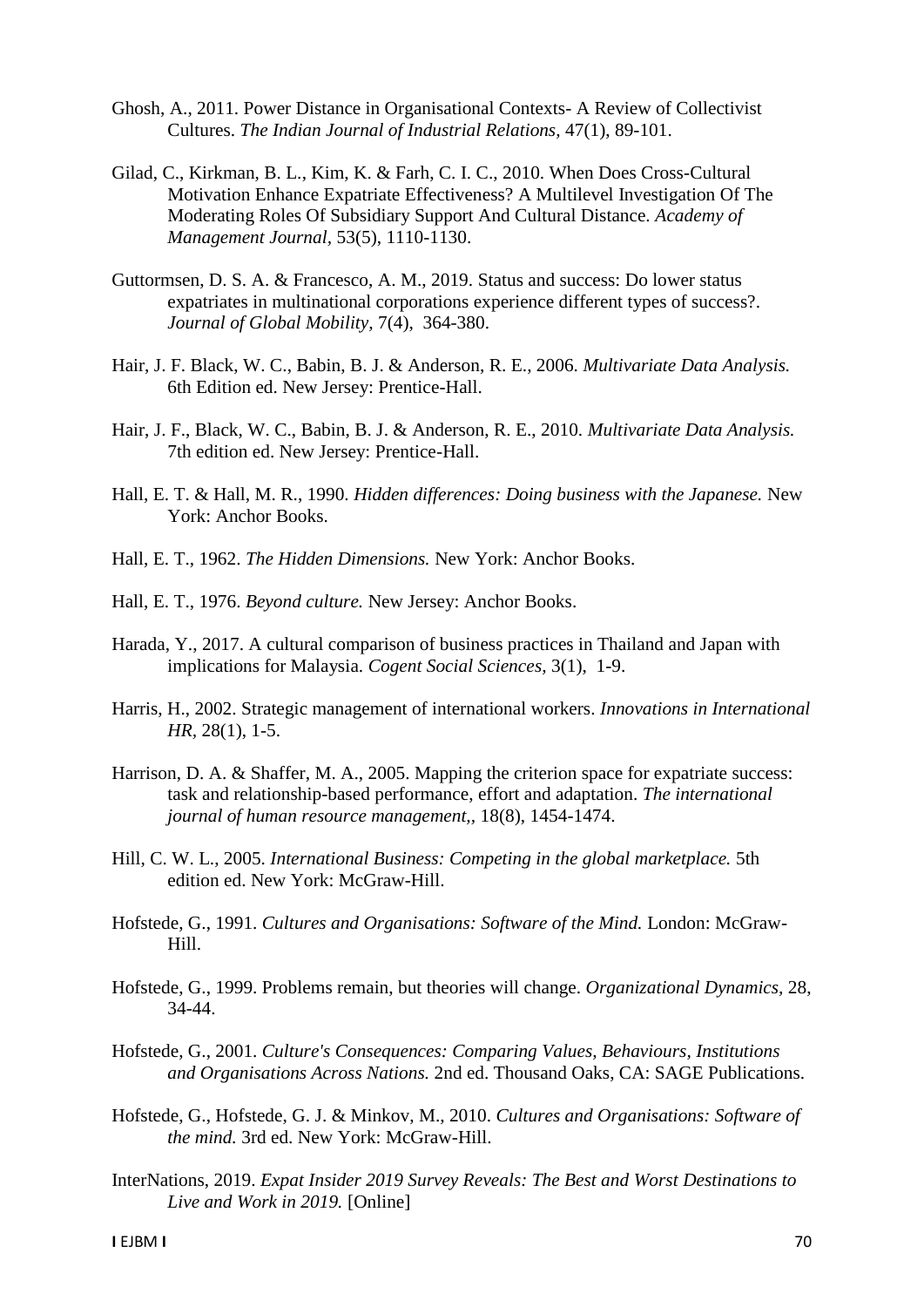Available at: https://www.internations.org/press/press-release/expat-insider-2019-surveyreveals-the-best-and-worst-destinations-to-live-and-work-in-2019-39881 [Accessed 3 January 2020].

InterNations, 2019. *The Best & Worst Cities for Expats in 2019.* [Online] Available at: https://www.internations.org/expat-insider/2019/the-best-and-worst-cities-forexpats-39894 [Accessed 3 January 2020].

- Kartar-Singh, J. S. & Nik-Mahmood, N. H., 2017. Managing Successful Overseas Assignments in Malaysia: Social Competencies, Emotional Competencies, Job Performance and Cultural Adjustment. *International Journal of Business and Management,* 12(11), 174-186.
- Kawar, T. I., 2012. Cross-cultural Differences in Management. *International Journal of Business and Social Science,* 3(6), 105-111.
- Keltner, D., Gruenfield, J. & Anderson, C., 2003. Power, approach, and inhibition. *Psychological Review,* 110(2), 265-284.
- Khatri, N., 2009. Consequences Of Power Distanceorientation In Organisations. *The Journal of Business Perspective,* 13(1), 1-9.
- Kirkman, B. L. et al., 2009. Individual power distance orientation and follower reactions to transformational leaders: A cross-level, cross-cultural examination.. *Academy of Management Journal,* 52, 744-764.
- Kumar, S., 2018. Understanding Different Issues of Unit of Analysis in a Business Research. *Journal of General Management Research,* 5(2), 70-82.
- Kurata, Y., 1990. Human resource management of foreign staff employees in Japanese companies. *Hitotsubashi Journal of Social Studies,* 22, 27-36.
- Kuznetsov, A. & Kuznetsova, O., 2014. Building professional discourse in emerging markets: language, context and the challenge of sensemaking. *Journal of International Business Studies,* 45(5), 583-599.
- Lee, T. J., 2015. Implications Of Cultural Differences For Expatriate Managers In The Global Hotel Industry. *Tourism Analysis,* 20, 425-431.
- Lennie, C. & Griggs, L., 1985. *Going international: How to make friends and deal effectively in the global marketplace.* New York: Plume/Random House.
- Leonard, K. M. et al., 2011. Examining media effectiveness across cultures and national borders:A review and multilevel framework. *International Journal ofCross Cultural Management,* 22(2), 83-103.
- Liu, L. A., Adair, W. L. & Bello, D. C., 2015. Fit, misfit, and beyond fit: Relational metaphors and semantic fit in international joint ventures. *Journal of International Business Studies,* 46(7), 830-849.
- Madlock, P. E. ., 2012. The Influence of Power Distance and Communication on Mexican Workers. *Journal of Business Communication,* 49(2), 169-184.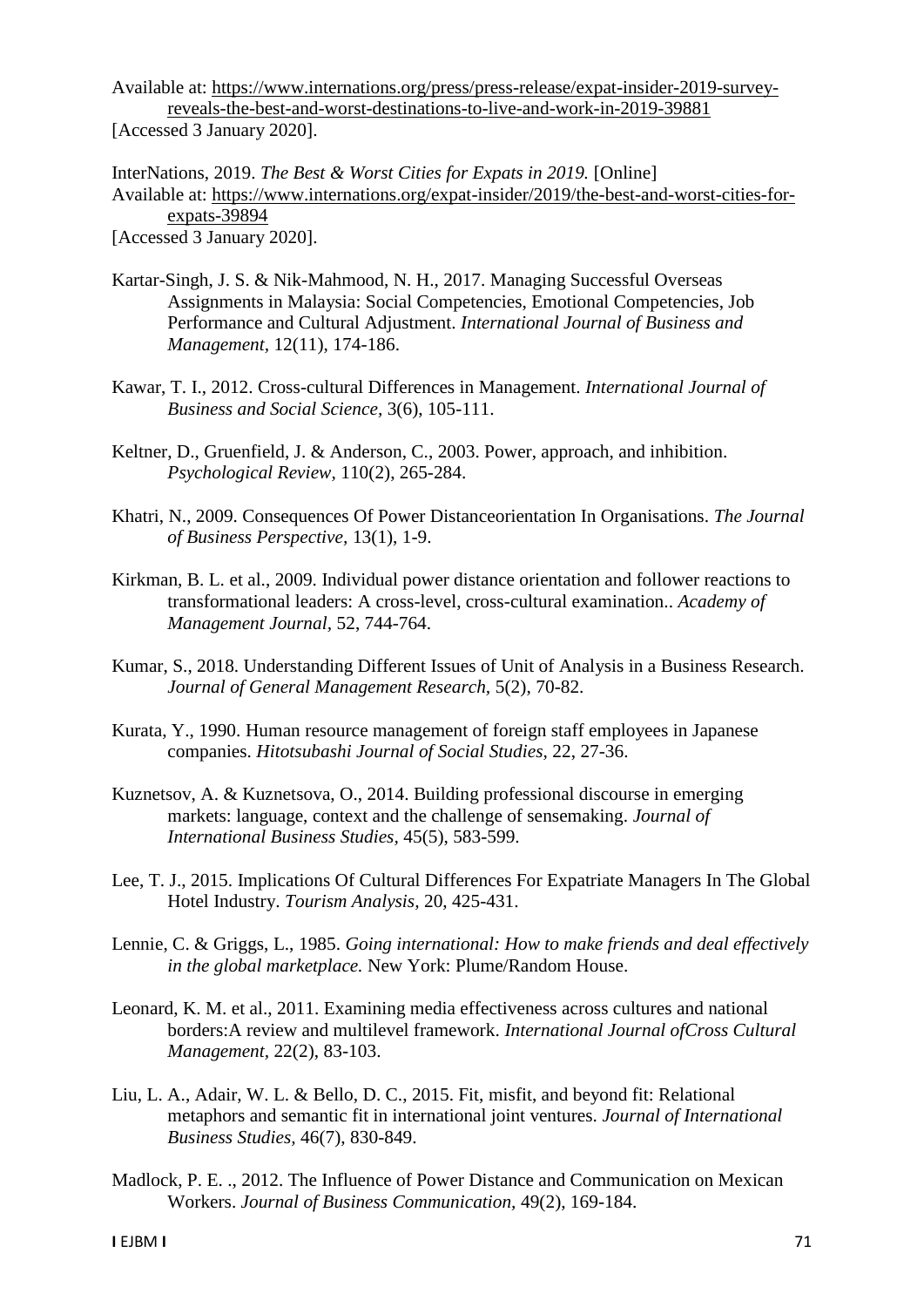- Mead, R., 1998. *International Management: Cross-cultural Dimensions.* 2nd ed. Victoria: Blackwell Publishing.
- Miller, E. C., Griffin, T., Paolo, P. D. & Sherbert, E., 2009. The Impact Of Cultural Differences On The Effectiveness Of Advertisements On The Internet: A Comparison Among The United States, China, And Germany. *International Business & Economics Research Journal ,* 8(4), 1-12.
- Milliman, J., Taylor, S. & Czaplewski, A. J., 2002. Cross-cultural performance feedback in multinational enterprises: Opportunity for organisational learning. *HR. Human Resource Planning,* 25(3), 29-44.
- Millman, J., Taylor, S. & Czaplewski, A., 2002. Cross-cultural performance feedback in multinational enterprises. *Human Resource Planning,* 25, 29-43.
- Minbaeva, D. & Michailova, S., 2004. Knowledge transfer and expatriation in multinational corporations: the role of disseminative capacity. *Employee Relations,* 26(6), 663-679.
- Mittal, R. & Elias, S. M., 2016. Social power and leadership in cross-cultural context. *Journal of Management Development,* 35(1), 58-74.
- Mittal, R. & Saran, A., 2010. Impact of power distance on multi-source feedback evaluations: a cross-cultural perspective. *Journal of International Business and Economics,* 10(2), 117-122.
- Mohd Salleh, L., 2005. *Proceedings of the 2005 Association for Business Communication Annual Convention 1 Copyright @ 2005 Association for Business Communication High/Low Context Communication: The Malaysian Malay Style.* s.l., Association for Business Communication.
- Morrison, E. W., Chen, Y. R. & Salgado, S. R., 2004. Cultural differences in newcomer feedback seeking: A comparison of the United States and Hong Kong. *Applied Psychology: An International Review,* 53(1), 1-22.
- Naeem, A., Nadeem, A. & Khan, I. U., 2015. Culture Shock and Its effects on Expatriates. *Global Advanced Research Journal of Management and Business Studies,* 4(6), 248- 258.
- Nam, K. A., 2015. *High-context and low-context communication.* California: Sage Publication.
- Nnia, I., 2015. Conflicts Encountered by Multinational Corporations in Cross-Cultural Communication and its Solutions. *Journal of International Business and Economics,*  3(1), 86-92.
- Okech, J. E. A., Pimpleton , A. M., Vannatta, R. & Champe, J., 2015. Intercultural communication: An application to group work. *Journal for Specialists in Group Work,* 40, 268-293.
- Okech, J. E. A., Pimpleton-Gray, A., Vannatta, R. & Champe, J., 2016. Intercultural Conflict in Groups. *The Journal for Specialists in Group Work,* 41(4), 350-369.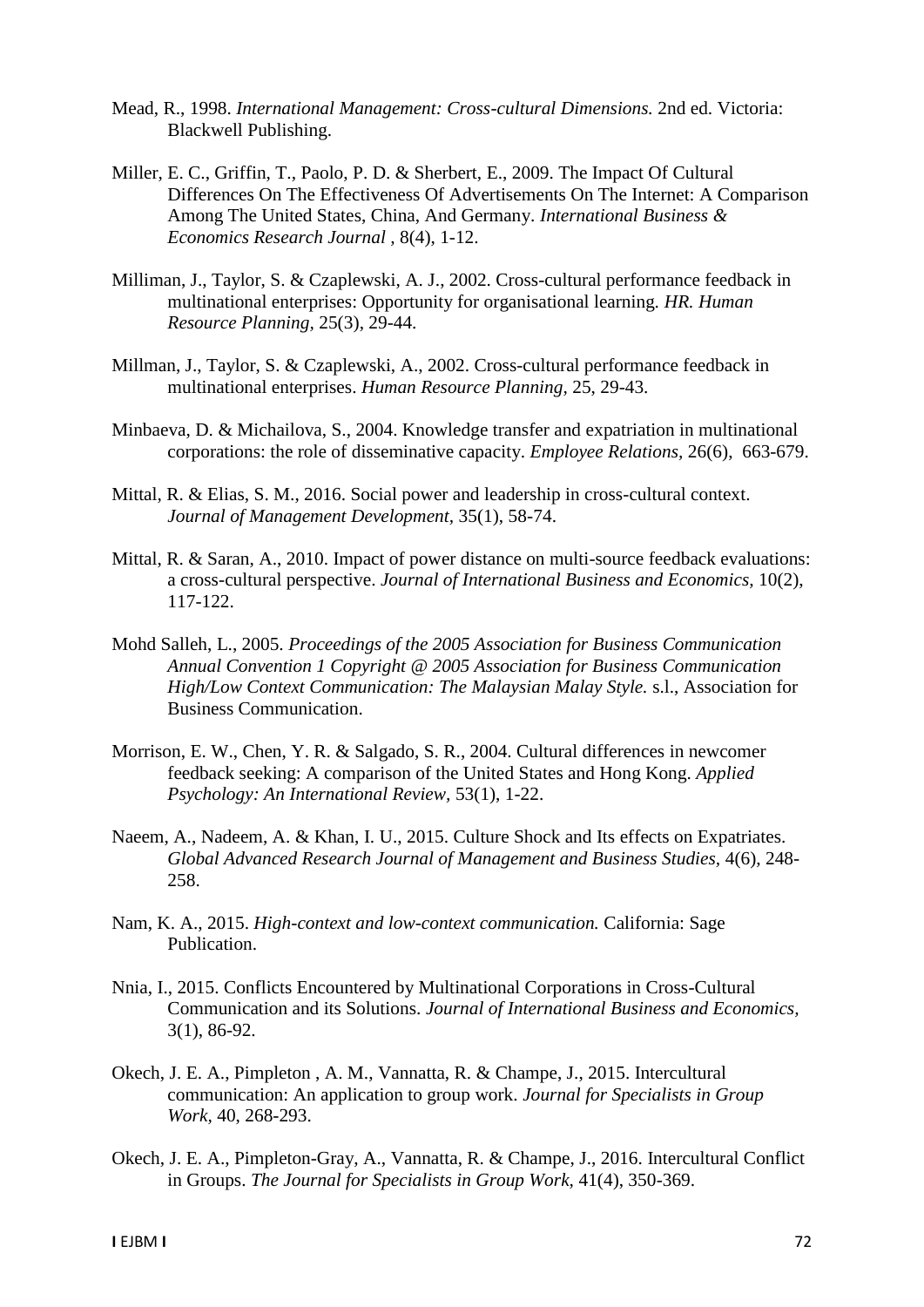- Okoro, E., 2012. Cross-cultural etiquette and communication in global business: towards a strategic framework for managing corporate expansion. *International Journal of Business and Management,* 7(16), 130-138.
- Osland, J. & Osland, A., 2005. Expatriate paradoxes and cultural involvement. *International Studies of Management and Organization,* 35(4), 91-114.
- Pinto, L. H., Cardoso, C. C. & Werther, W. B., 2017. Expatriates' withdrawal intentions: The influence of organisational culture and satisfaction with the assignment. *Personnel Review,* 46(8), 1852-1869.
- Purwanto, E., 2018. Moderation Effects Of Power Distance On The Relationship Between Job Characteristics, Leadership Empowerment, Employee Participation And Job Satisfaction: A Conceptual Framework. *Academy of Strategic Management Journal,*  17(1), 1-9.
- Qureshi, M. A., Muhammad-Shah, S. M., Mirani, M. A. & Tagar, H. K., 2017. Towards an Understanding of Expatriate Job Performance: A Conceptual Paper. *International Journal of Academic Research in Business and Social Sciences,* 7(9), 320-332.
- Rahman, M. S., 2017. The Advantages and Disadvantages of Using Qualitative and Quantitative Approaches and Methods in Language "Testing and Assessment" Research: A Literature Review. *Journal of Education and Learning,* 6(1), 102-112.
- Ramalu, S. S., Rose, R. C., Kumar, N. & Uli, J., 2010. Doing business in global arena: An examination of the relationship between cultural intelligence and cross-cultural adjustment. *Asian Academy of Management Journal,* 15(1), 79-97.
- Rani, K. U., 2016. Communication Barriers. *Journal of English Language and Literature,*  3(2), 74-76.
- Rao, A. N. & Pearce, J. L., 2016. Should management practice adapt to cultural values? The evidence against power distance adaptation. *Cross-Cultural & Strategic Management,*  23(2), 257-286.
- Rau, P.-L. P., Liu, J., Juzek, C. & Nowacki, C. R., 2013. Fostering Job Satisfaction and Motivation through Power Distance: A study of German Expatriates' Leadership in China. *Global Business and Management Research: An International Journal,* 5(4), 161-170.
- Ray, D., 2014. Overcoming cross-cultural barriers to knowledge management using social media. *Journal of Enterprise Information Management,* 27(1), 45-55.
- Rehman, K. M., 2018. *Study The Role of Expatriate In Managing MNC Subsidiary Organizations.* s.l., Journal of Business and Management.
- Sambasivan, M., Sadoughi, M. & Esmaeilzadeh, P., 2017. Investigating the factors influencing cultural adjustment and expatriate performance: The case of Malaysia. *International Journal of Productivity and Performance Management,* 66(8), 1002- 1019.
- Scheible, D. H., 2017. The Role of Expatriation in the Context of Managing Diversity in International Organizations. *Interculture Journal,* 16(27), 87-96.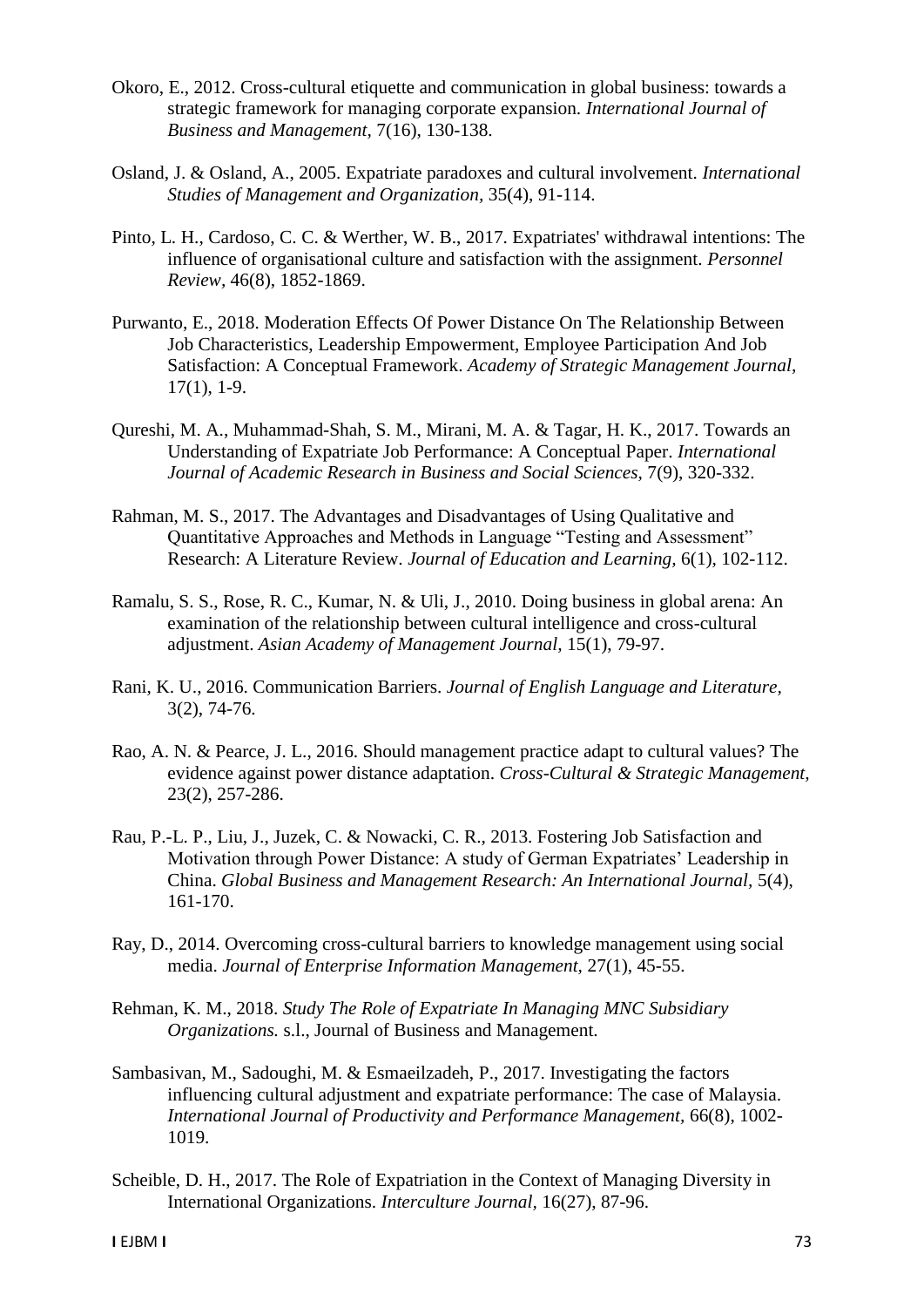- Sekaran, U., 2013. *Research Methods for Business.* 4th edition ed. New York: John Wiley & Sons, Inc.
- Shaffer, M. A. et al., 2006. You can take it with you: Individual differences and expatriate effectiveness. *Journal of Applied Psychology,* 91(1), 109-125.
- Shore, B. & Cross, B., 2005. Exploring the role of national culture in the management of large-scale international science projects. *International Journal of Project Management,* 23(1).
- Sims, R. & Schraeder, M., 2004. An examination of salient factors affecting expatriate culture shock. *Journal of Business and Management,* 10(1), 73-88.
- Singh, A. A., Merchant, N., Skudrzyk, B. & Ingene, D., 2012. Association for Specialists in Group Work: Multicultural and social justice competence principles for groupworkers.. *The Journal for Specialists in Group Work,* 37, 312-325.
- Society for Human Resource Management, 2008. *Research Quarterly,* Alexandria: Society for Human Resource Management.
- Sonnentag, S. & Frese, M., 2002. *Performance Concepts and Performance Theory.* Germany: John Wiley & Sons, LTD..
- Tharenou, P., 2013. Self-initiated expatriates: an alternative to company-assigned expatriates?. *Journal of Global Mobility,* 1(3), 336-356.
- Treven, S., Mulej, M. & Lynn, M., 2008. The impact of culture on organisational behavior. *Management,* 13(2), 27-39.
- Tsegaye, W. K. & Su, Q., 2017. Expatriates Cultural Adjustment: Empirical Analysis On Individual Cultural Orientation. *The Journal of Applied Business Research,* 33(5), 963-978.
- Tyler, T. R., Lind, E. A. & Huo, Y. J., 2000. Cultural values and authority relations: The psychology of conflict resolution across cultures. *Psychology, Public Policy, and Law,* 6(4), 1138-1163.
- Varner, I. & Palmer, T. M., 2006. Role of Cultural Self-Knowledge in Successful Expatriation. *Singapore management review,* 27(1).
- Wang, J., 2008. A Cross-cultural Study of Daily Communication between Chinese and American -- From the Perspective of High Context and Low Context. *Asian Social Science,* 4(10), 151-154.
- Yang, I., 2016. Lost overseas? The challenges facing Korean transformational leadership in a cross-cultural context. *Critical perspectives on international business,* 12(2), 121-139.
- Yang, R. & Hen, X., 2014. A Framework for Research and Practice: Relationship between Expatriate Knowledge Transfer, Subsidiary Absorptive Capacity, and Subsidiary Performance. *Open Journal of Business and Management,* 2, 73-77.